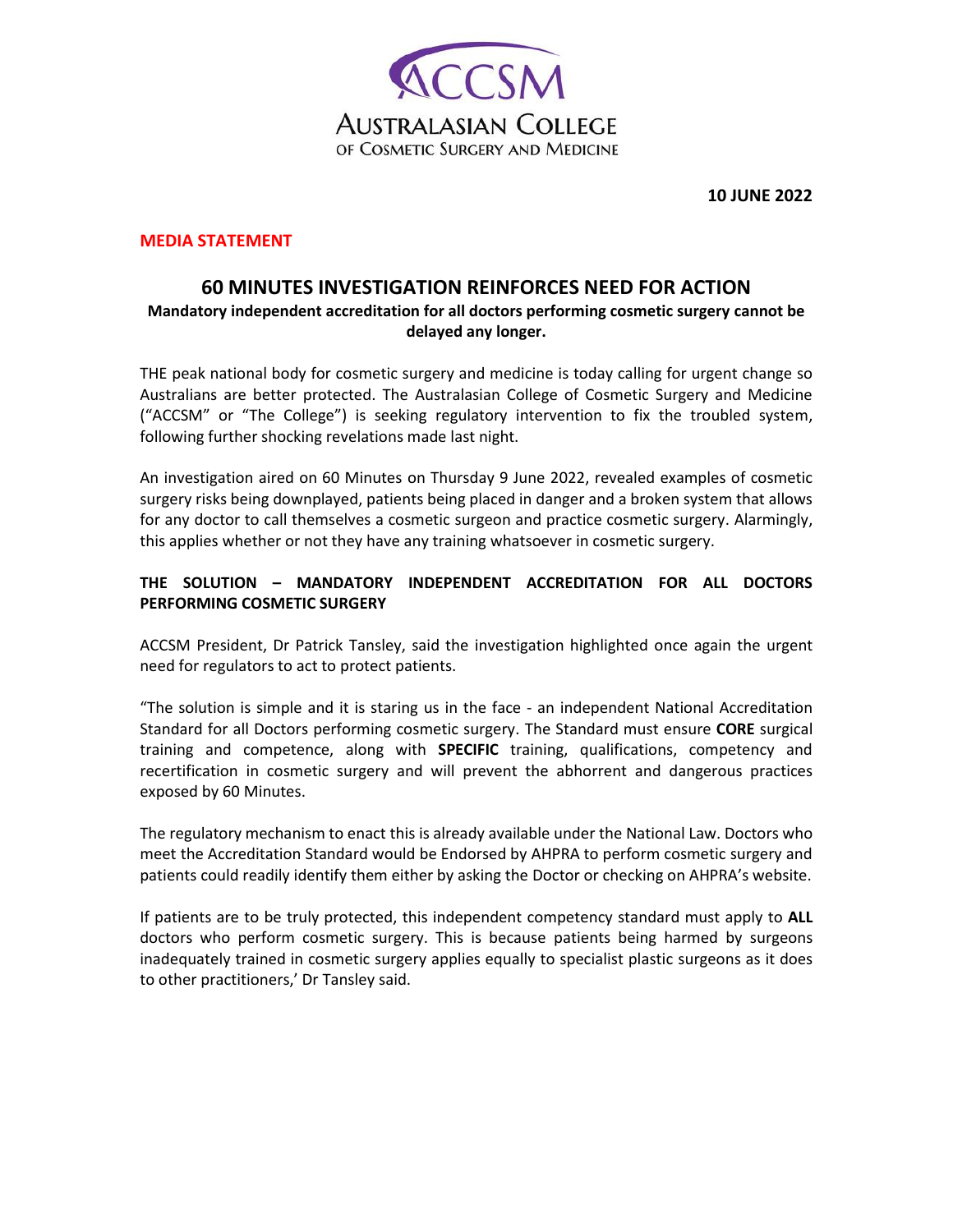

In April 2022 the Australian Senate Inquiry reported that complaints relating to cosmetic procedures received by AHPRA between 2018-2021 concerning 'botched surgeries' or a surgical outcome with a complication or resulting in injury, were attributed to 183 practitioners, and of these practitioners "…52 per cent are registered in a surgical specialty (mostly specialist plastic surgeons')."<sup>1,2</sup>

In its **2017 Report**, the Australian Medical Council (AMC) stated in relation to cosmetic surgery that plastic surgical trainees have a *'lack of training', a* '*deficit'* in experience available and qualify with *'a gap in this area of practice'<sup>3</sup>* . The AMC's latest **2021 Report** shows that these problems remain current<sup>4</sup>.

'The evidence that patients are at risk and being harmed is compelling. In such light, no trained and competent doctor concerned about patient safety should object to a formal Accreditation Standard leading to an Endorsement by AHPRA to practice cosmetic surgery."

"The ACCSM is asking Health Ministers, the Medical Board of Australia and AHPRA to protect patients by acting urgently to implement a National Accreditation Standard", concluded Dr Tansley.

## **WARNING ON BRAZILIAN-BUTT-LIFTS**

For several years, the College has publicly advised patients not undergo a Brazilian Butt Lift procedure as the risk of death is so high, at about one in 3,000 procedures.

Dr Tansley said no-one should be performing this procedure.

"It is considered the most dangerous of all aesthetic surgical procedures and we call on all Australian cosmetic and plastic surgeons to put safety first and not perform this procedure," he said.

**- ENDS -**

 $<sup>1</sup>$  Fletcher M. Answers to written Questions on Notice, received from AHPRA. 11 October 2021 [Available from:</sup>

https://www.aph.gov.au/Parliamentary\_Business/Committees/Senate/Community\_Affairs/AHPRA/Additional\_Documents?docType =Answer%20to%20Question%20on%20Notice.

<sup>&</sup>lt;sup>2</sup> Senate Community Affairs References Committee Report into Administration of registration and notifications by the Australian Health Practitioner Regulation Agency and related entities under the Health Practitioner Regulation National Law. 1 April 2022.

<sup>&</sup>lt;sup>3</sup> Australian Medical Council. Specialist Education Accreditation Committee. Accreditation Report: The Training and Education Programs of the Royal Australasian College of Surgeons. 2017.

<sup>4</sup> Australian Medical Council. Specialist Education Accreditation Committee. Accreditation Report: The Training and Education Programs of the Royal Australasian College of Surgeons. 2021.